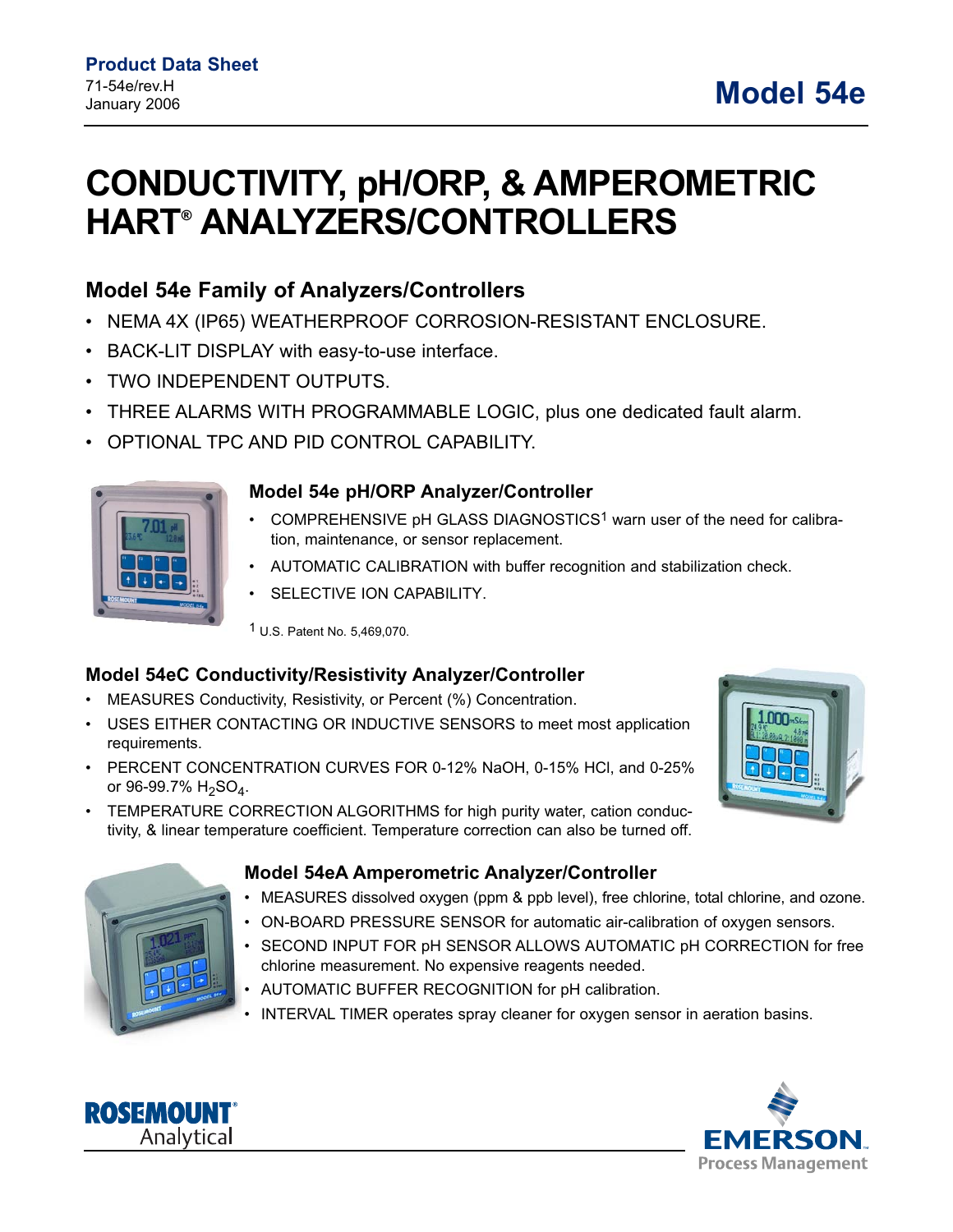## **FEATURES AND APPLICATIONS—GENERAL**

The Model 54e family of analyzers, with the appropriate sensors, monitor and control pH/ORP, conductivity/resistivity, dissolved oxygen (ppm and ppb level), free chlorine, total chlorine, or ozone in a variety of process liquids.

The analyzer/controller is housed in a rugged NEMA 4X (IP65) weatherproof, corrosion resistant enclosure of epoxy-painted aluminum. It is suitable for panel, pipe or wall mounting. All functions are accessible through the front panel membrane keyboard that features tactile feedback. The large back-lit dot-matrix liquid crystal display continuously indicates the measured variable in large numerals, along with the temperature, output value and two programmable process parameters (such as alarms or diagnostics variables). Three levels of security are available: 1) calibration, 2) output range and alarm setpoint adjustment, and 3) advanced configuration. A hinged front panel provides convenient wiring access. All operations and descriptive messages can be field selected for English, French, German, Italian, or Spanish.

The Model 54e is a member of the Rosemount SMART FAMILY® of instruments which is designed to communi-

### **SPECIFICATIONS - GENERAL**

- **Enclosure:** Epoxy-painted (dark gray) cast aluminum, NEMA4X (IP65). 144 x 144 x 132 mm (5.7 x 5.7 x 5.2 in.), DIN size panel cut-out.
- **Front Panel:** Membrane keypad with tactile feedback. Three green LEDs indicate alarm status. Red LED indicates fault condition.
- **Display:** Three-line, back-lit, dot matrix LCD, 70 x 35 mm. First line is measurement reading. Second line is temperature and current output. Third line is user-selectable. Character heights: 1st line - 16 mm (0.6 in.), 2nd and 3rd lines -  $\overline{7}$  mm (0.3 in.).

#### **Hazardous Location Approvals:**

Class I, Division 2, Groups A, B, C, & D. T5 Ta=50°C. Dust ignition proof: Class II, Division 1, Groups E, F, & G; Class III.

FM: Max. relay contact rating: 28 Vdc resistive



150 mA - Groups A & B; 400 mA - Group C; 540 mA - Group D

CSA:

Max. relay contact rating:  $\mathbb{S}\mathbb{R}$   $\bullet$  -LR 34186 28 Vdc; 110 Vac; 230 Vac; 6 amps resistive. Enclosure Type 4.

#### **Power:**

Code -01: 100 - 127 Vac, 50/60 Hz ± 6%, 8 W 200 - 253 Vac, 50/60 Hz ± 6%, 8 W

Code -02: 20 - 30 VDC, 6 W

**RFI/EMI:** EN-61326

**LVD (Code -01 only):** EN-61010-1

cate with the Model 275 HART® hand-held communicator and any other host, including AMS, that supports the 275 HART communication protocol.

The two independent, isolated outputs provide 4-20 or 0-20 mA signals for the process measurement and temperature. The controller option also allows PID control choices acting on process measurement or temperature. Manual control of the output may also be selected for routine maintenance and tests.

Three process alarms are a standard feature. All alarms have programmable high or low activation, independent setpoints, adjustable hysteresis (deadband), and time delay. One relay may be configured as a timer relay for chemical cleaning, which may be activated at a specific time interval. An overfeed timer feature is also selectable for any one process relay. The control option allows each alarm the additional choice of Time Proportional Control. During any relay activation, a corresponding Green LED is illuminated.

® SMART FAMILY is a registered trademark of Rosemount Inc. ® HART is a registered trademark of the HART Communication Foundation.

**Outputs:** Two 4-20 mA or 0-20 mA isolated outputs. Continuously adjustable. Outputs can be assigned to the primary measurement, glass impedance (pH only), reference impedance (pH only), or temperature. Output dampening is user-selectable. Maximum load at 24 Vdc or 115/230 Vac is 500 ohms. Maximum load at 100/200 Vac is 500 ohms. Output 1 has superimposed HART signal (option -09 only). Outputs can be programmed for PID control (option -20 only).

#### **Output Accuracy:** ± 0.05 mA

#### **Alarms:**



Relay 1 - Process, Interval, or Time Proportional Control (TPC requires code -20)

Relay 2 - Process, Interval, or Time Proportional Control (TPC requires code -20)

Relay 3 - Process, Interval, or Time Proportional Control (TPC requires code -20)

Relay 4 - Sensor/analyzer and process fault alarm

Each relay has a dedicated LED on the front panel.

**Relay Contacts:** Relays 1-3: Epoxy sealed form A contacts, SPST, normally open



|         | Resistive | Inductive |
|---------|-----------|-----------|
| 28 Vdc  | 5.0 Amps  | 3.0 Amps  |
| 115 Vac | 5.0 Amps  | 3.0 Amps  |
| 230 Vac | 5.0 Amps  | 1.5 Amps  |
|         |           |           |

**Temperature Sensors Accepted:** Pt 100 RTD, Pt 1000 RTD, 22K NTC thermistor (54eA only).

**Ambient Temperature:** 0 to 50°C (32 to 122°F). Analyzer can be operated between -20 and 60°C (-4 to 140°F) with some degradation in display quality.

**Relative Humidity:** 95% (maximum) non-condensing Page 2 **Weight/Shipping Weight:** 4 lb/5 lb (1.8 kg/2.3 kg)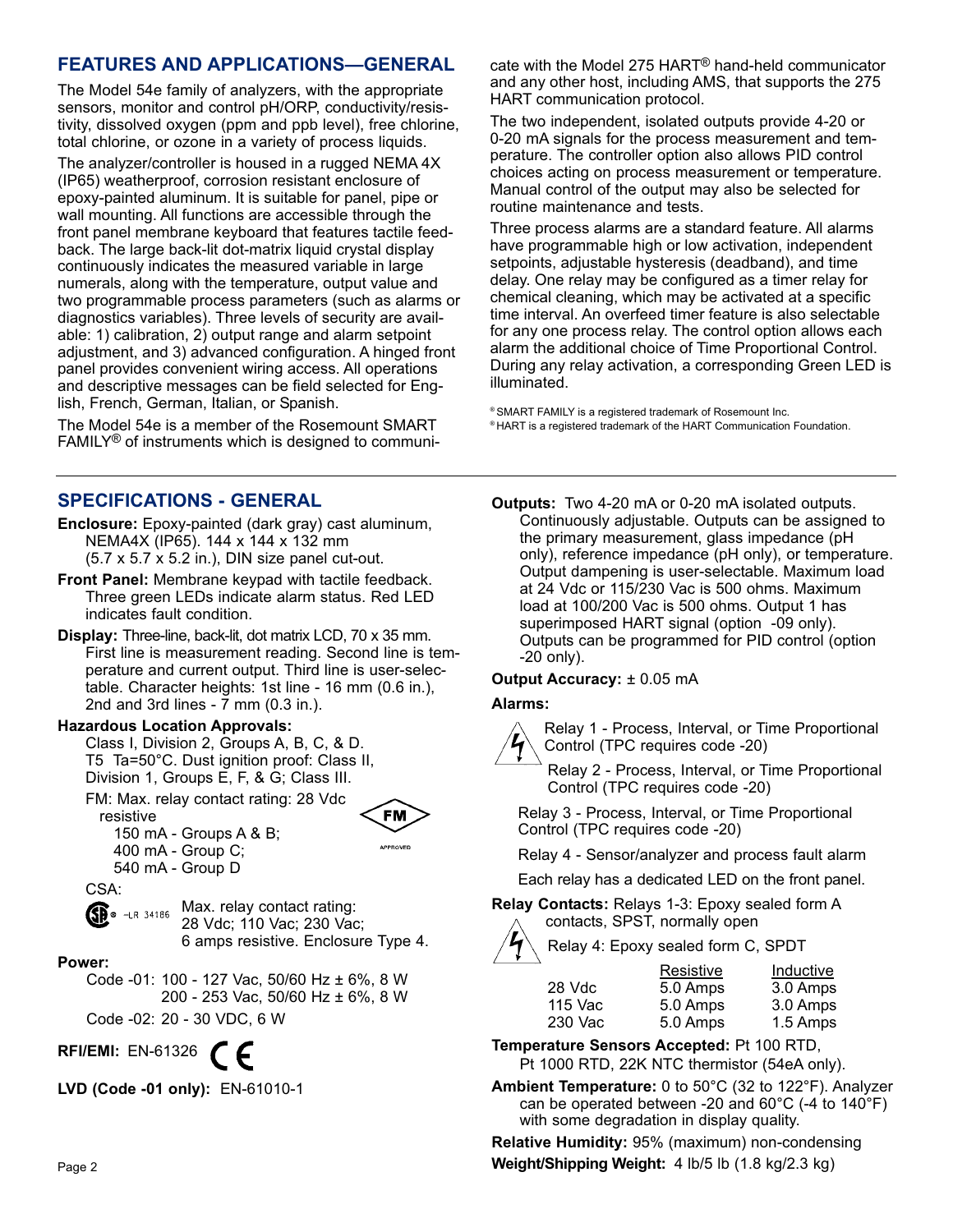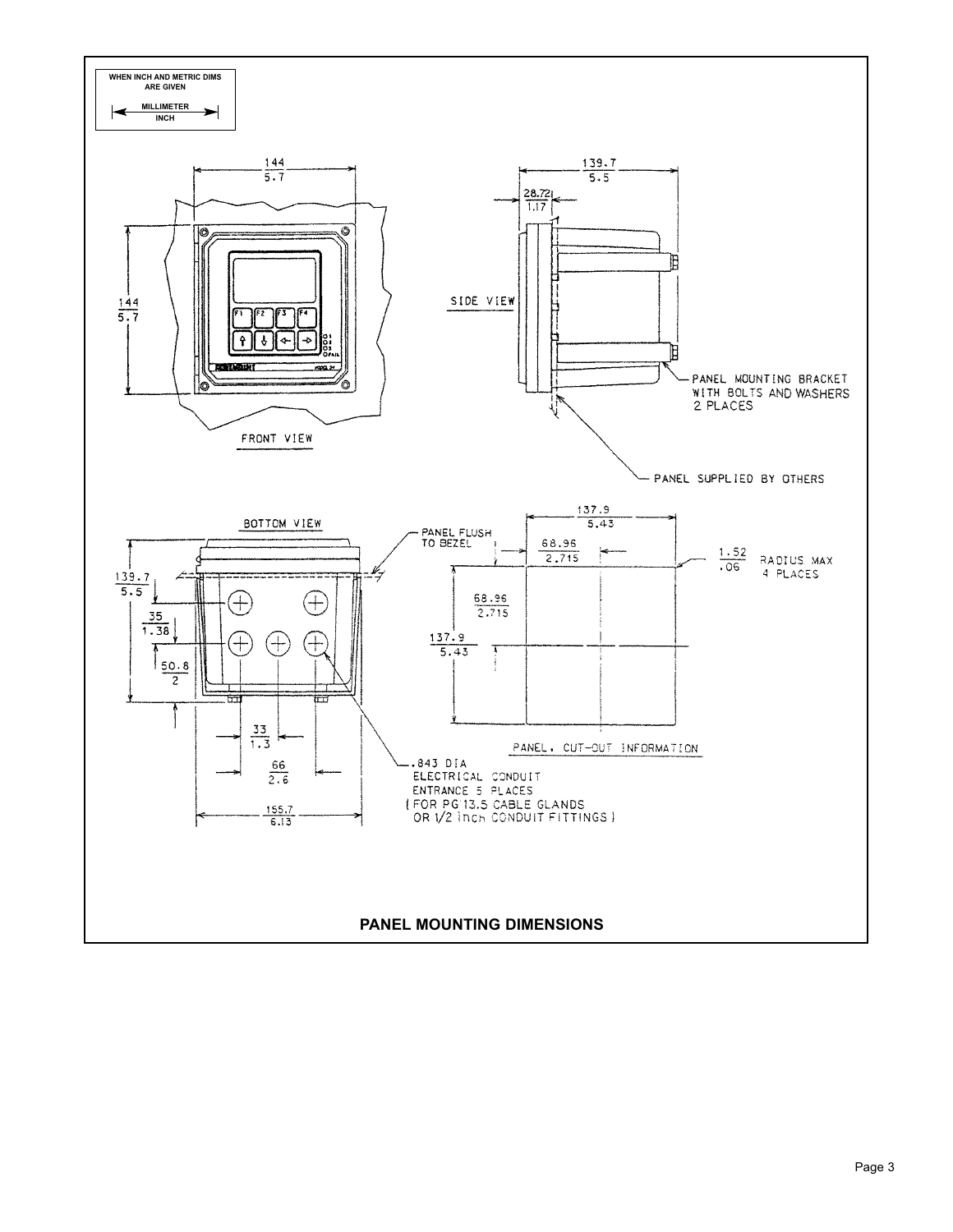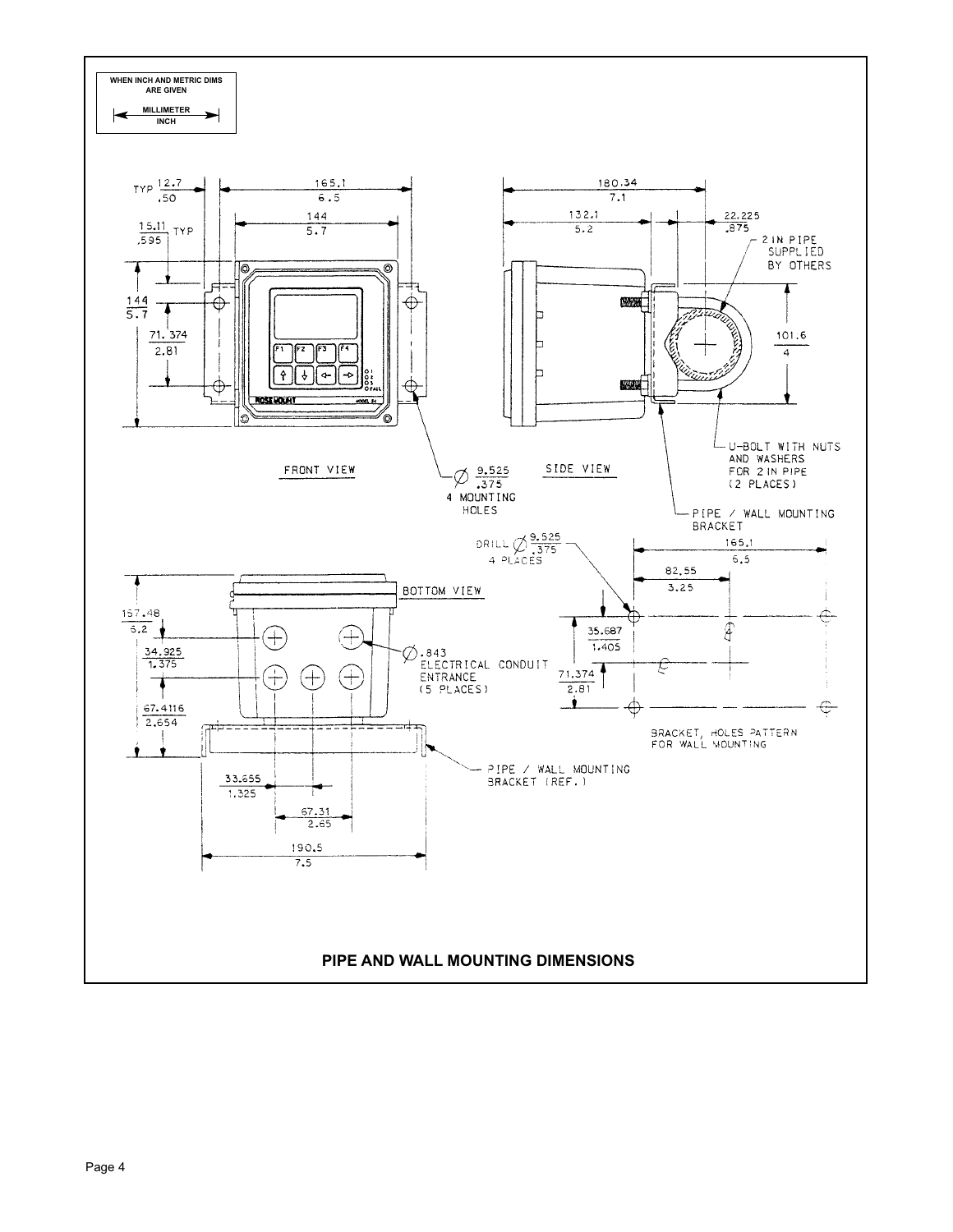# **ORDERING INFORMATION**

| <b>MODEL</b>                                   |                                                      |  |
|------------------------------------------------|------------------------------------------------------|--|
| <b>54e</b>                                     | <b>MICROPROCESSOR ANALYZER</b>                       |  |
| <b>CODE</b>                                    | <b>MEASUREMENT SELECTION</b>                         |  |
| pH/ORP                                         | pH/ORP                                               |  |
| C                                              | Conductivity/Resistivity                             |  |
| A                                              | Amperometric (Chlorine, Dissolved Oxygen, and Ozone) |  |
|                                                |                                                      |  |
| <b>CODE</b>                                    | <b>REQUIRED SELECTION</b>                            |  |
| 01                                             | 115/230 VAC, 50/60 Hz Power                          |  |
| 02                                             | 24 VDC Power                                         |  |
|                                                |                                                      |  |
| <b>CODE</b>                                    | <b>OPTIONS</b>                                       |  |
| 09                                             | <b>HART Communications Protocol</b>                  |  |
| 20                                             | Controller Outputs - PID and TPC                     |  |
| 54e pH/ORP<br><b>EXAMPLE</b><br>$-01$<br>$-20$ |                                                      |  |

| <b>ACCESSORIES</b> |                                       |  |
|--------------------|---------------------------------------|--|
| <b>PART NO.</b>    | <b>DESCRIPTION</b>                    |  |
| 2002577            | Wall and two inch pipe mounting kit   |  |
| 23545-00           | Panel mounting kit                    |  |
| 23554-00           | Cable glands, kit (Qty 5 of PG 13.5)  |  |
| 9240048-00         | Stainless steel tag (specify marking) |  |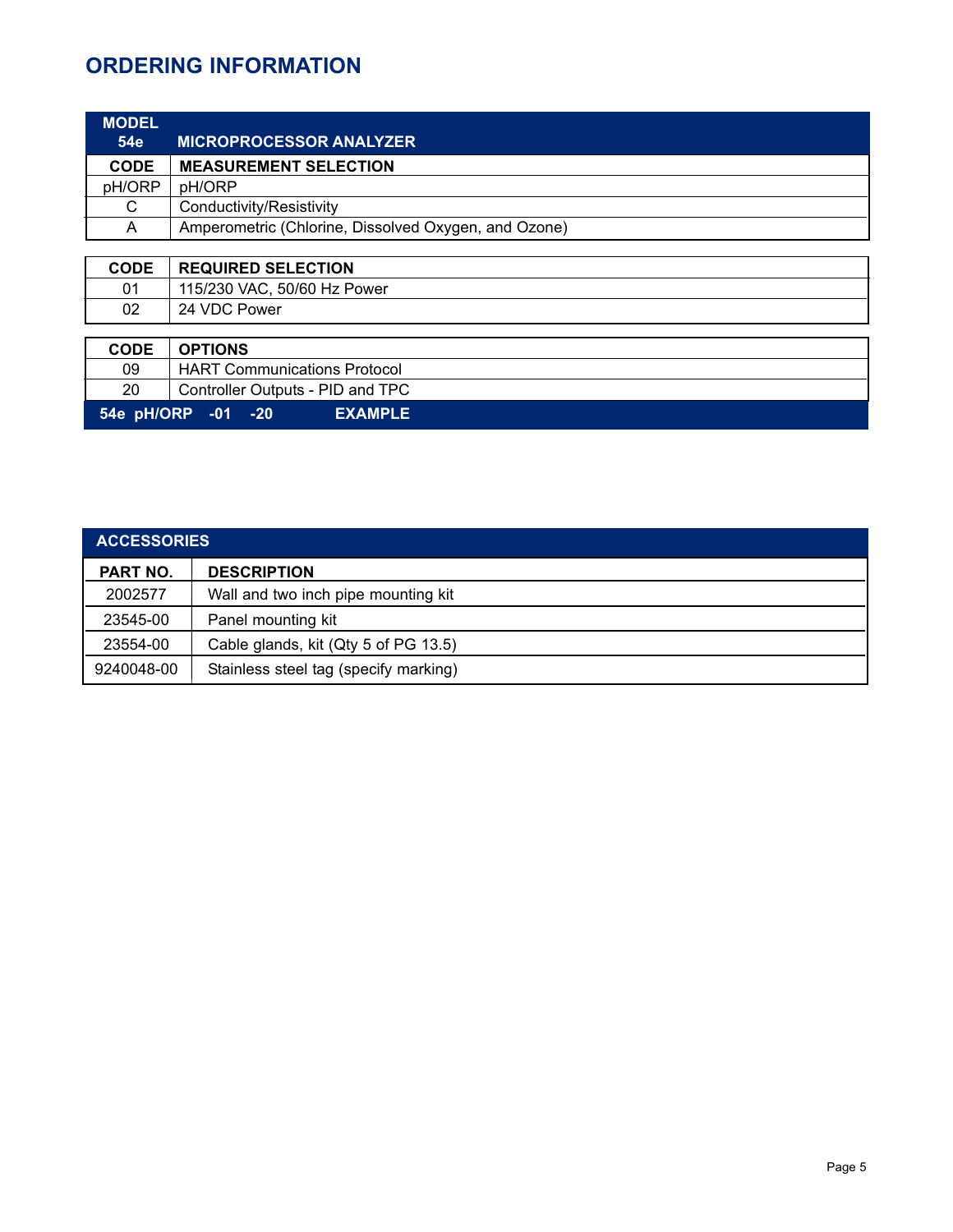# **MODEL 54e pH/ORP ANALYZER**

## **FEATURES AND APPLICATIONS**

The Model 54e pH/ORP Microprocessor Analyzer, with the appropriate sensor, is designed to monitor and control pH or ORP in industrial and municipal processes using the most advanced technology available.

The continuous diagnostic capability of the analyzer eliminates troubleshooting guesswork by alerting the user to the following problems:

- Cracked or broken pH electrode
- Faulty temperature element
- Open wiring
- Aged glass calibration recommended
- pH electrode slope error
- (off-line) • Analyzer electronics failure.
- Worn out or non- immersed electrode
- Poisoned reference (off-line only)

In the event of one of these conditions, the analyzer will display a descriptive message of the problem, illuminate a red LED on the front panel, and drive the outputs to preselected fault mode values. A dedicated fault relay may be used to operate a visible or audible alarm.

The glass impedance is continuously monitored and can be programmed to read out on the main display. Fault setpoints for the glass impedance are programmable. The

glass impedance is temperature compensated for the greatest accuracy.

The automatic buffer recognition feature uses stored buffer values and their temperature curves for the most common buffer standards available worldwide. The analyzer will recognize the last two buffers used for the two point calibration, and perform a self-stabilization check on the sensor in each buffer.

Three process alarms are a standard feature. All alarms have programmable high or low activation, independent setpoints, adjustable hysteresis (deadband), and time delay. One relay may be configured as a timer relay for chemical cleaning, which may be activated at a specific time interval. An overfeed timer feature is also selectable for any one process relay. The control option allows each alarm the additional choice of Time Proportional Control. During any relay activation, a corresponding Green LED is illuminated.

The Model 54e pH/ORP is compatible with either an external Pt 1000 or a Pt 100 RTD located in the sensor to compensate the pH reading for process temperature fluctuations. Manual temperature compensation is keyboard selectable. Processes with pH changes due to temperature can be compensated using a programmable temperature coefficient or isopotential point.

# **EASY TO USE MENU-DRIVEN INTERFACE**

**AUTO CALIBRATION** with buffer recognition and stabilization check removes calibration guesswork.



In the screen above, pressing Enter (Function key #4) initiates the automatic calibration procedure for buffer 1.

**DIAGNOSTIC MESSAGES** are clearly spelled out on the main display and on all other screens.

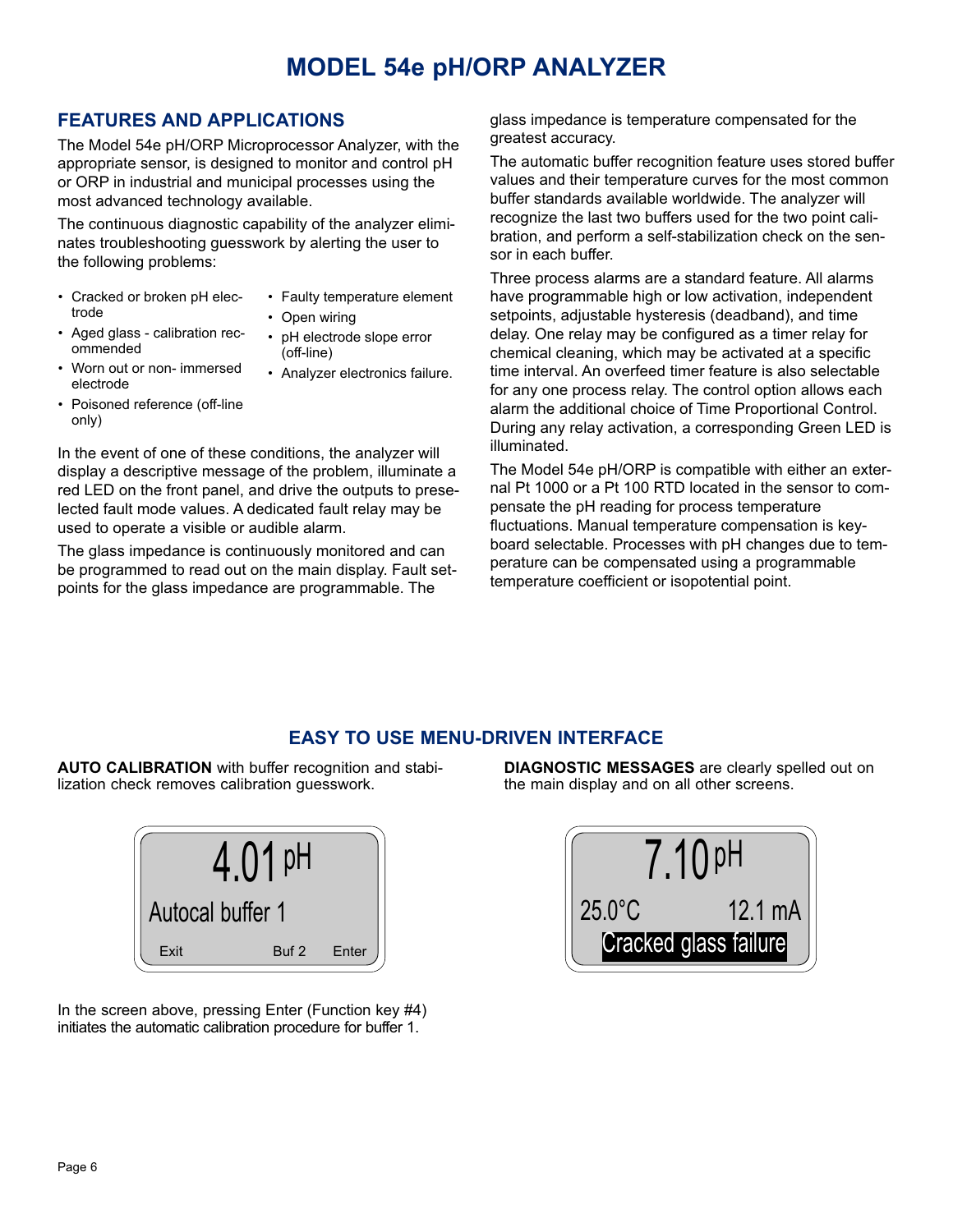# **MODEL 54e pH/ORP ANALYZER**

#### **The Model 54e when configured as a pH analyzer**,

requires a dual (glass and reference) impedance preamplifier (patent pending). This preamp converts the high impedance pH glass electrode signal to a low impedance signal. The preamplifier may be located in one of three areas: 1) in the pH sensor for best performance, 2) in a remote junction box when process temperatures exceed 80°C (176°F) in submersion applications, or 3) in the analyzer (included in circuitry) when the distance between the pH sensor and the analyzer is 4.5 meters (15 feet) or less.

The Model 54e pH measures over the full range of 0-14 pH. The current output may be calibrated to represent any 1 to 14 pH span.

A two-point calibration is made by immersing the sensor in two different buffer solutions and entering the pH values. When two buffers are used, the microprocessor automatically calculates the electrode slope. The electrode slope can be read on the display and manually adjusted. A onepoint process standardization is easily accomplished by entering the pH value of a grab sample.

## **INSTRUMENT SPECIFICATIONS @ 25°C**

#### **Measurement Range:** 0 to 14 pH

**Output Scale Expansion:**

Zero suppression: up to 13 pH units Span: Any pH from 1 to 14

**Accuracy:** ± 0.01 pH

**Repeatability:** ± 0.01 pH

**Stability:** ± 0.01 pH/month, non-cumulative

**Temperature Coefficient:** Input: ± 0.003 pH/°C Output: ± 0.006 pH/°C

**Temperature Compensation:** Pt 100 or Pt 1000 RTD, Automatic or Manual; –15 to 120°C (5 to 248°F)

### **RECOMMENDED SENSORS:**

Model 320B Flow Through pH Model 320HP High Purity pH \*Model 328A Steam Sterilizable pH \*Model 370 and 371 EuroSenz pH Model 381+ Insertion/Submersion/Flow Through pH \*Model 389 Disposable pH \*Model 396 Disposable pH \*Model 396VP Disposable pH with VP 6.0 connector Model 396P Disposable pH Model 396PVP Disposable pH Model 396R Retractable pH Model 396RVP Retractable pH with VP 6.0 connector Model 397 Quik Disconnect pH Model 398 Insertion/Submersion pH Model 398VP Insertion/Submersion with VP 6.0 connector \*Model 398R Retractable pH \*Model 398RVP Retractable pH with VP 6.0 connector \*Model 399 Disposable pH \*Model Hx338 Steam Sterilizable pH \*Model Hx348 Steam Sterilizable pH

#### **The Model 54e when configured as an ORP analyzer**,

measures over a range of -1400 mV to +1400 mV in either the American convention (Oxidation Reduction Potential), or the European convention (Reduction Oxidation-Redox). Although temperature compensation is not used for ORP measurements, the process temperature is measured and displayed. Temperature measurement is made by an RTD located in the sensor assembly.

## **INSTRUMENT SPECIFICATIONS @ 25°C**

**Measurement Range:** –1400 to +1400 mV

#### **Output Scale Expansion:**

Zero suppression: up to ±1300 mV Span: Any ORP range from 100 to 2800 mV

**Accuracy:** ± 1.0 mV

**Repeatability:** ± 1.0 mV

**Stability:**  $\pm$  1.0 mV/month, non-cumulative

**Temperature Coefficient: Input:** ± 0.2 mV/°C Output:  $\pm$  0.4 mV/ $\degree$ C

**Temperature Measurement:** –15 to 120°C (5 to 248°F) Pt 100 or Pt 1000 RTD

### **RECOMMENDED SENSORS:**

Model 330 Flow Through ORP \*Model 371 EuroSenz ORP Model 381+ Insertion/Submersion/Flow Through ORP \*Model 389 Disposable ORP Model 396P Disposable ORP Model 396R Retractable ORP Model 398 Insertion/Submersion ORP Model 398VP Insertion/Submersion with VP 6.0 connector Model 398R Retractable ORP Model 398RVP Retractable ORP with VP 6.0 connector

#### **The Model 54e when ordered for ISE capability,** is suitable for use with a number of ion-selective electrodes. Consult the factory for available measurements and ranges.

*\* Reference diagnostics not available with these sensors*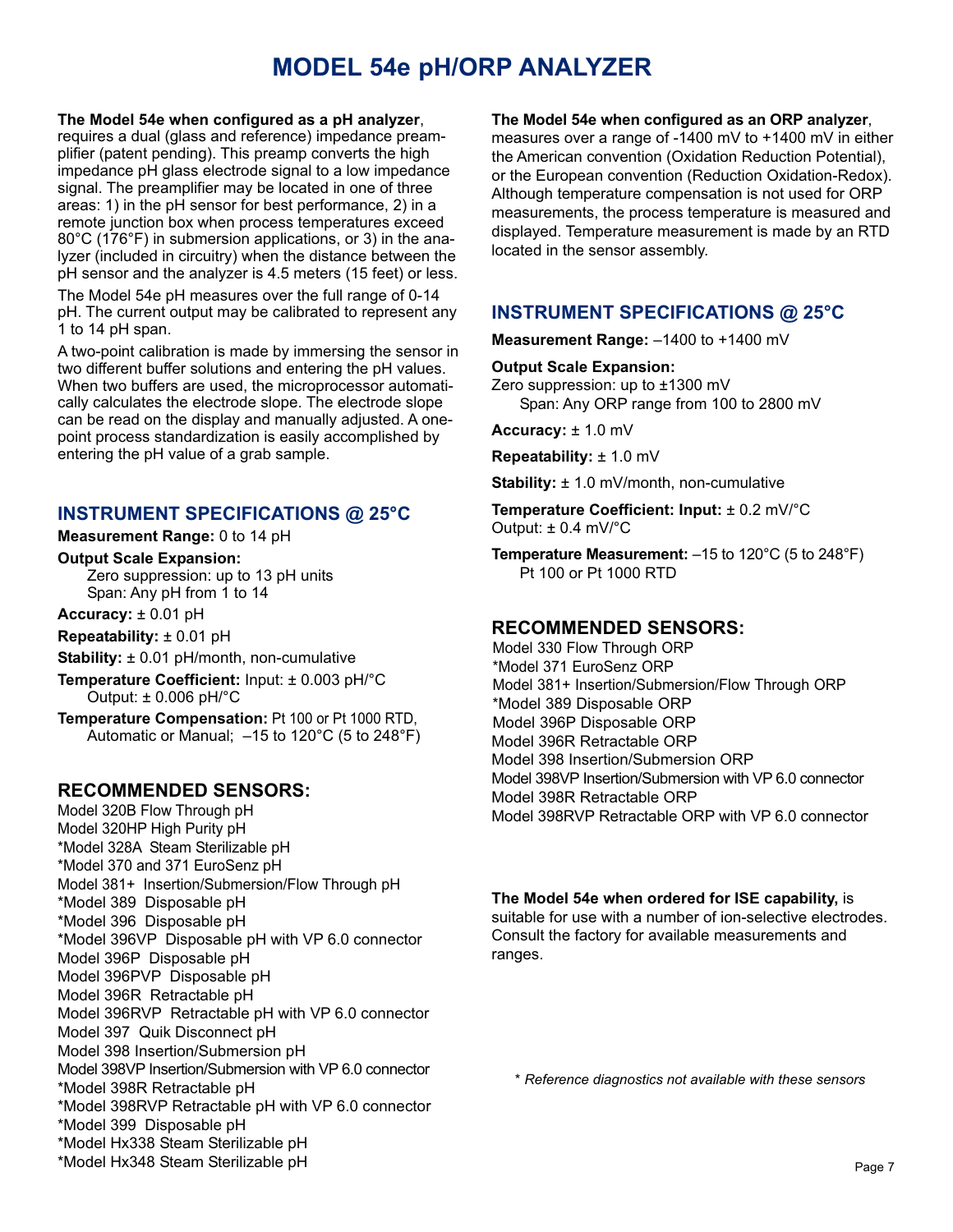# **MODEL 54eC CONDUCTIVITY ANALYZER**

### **FEATURES AND APPLICATIONS**

The Model 54e C Analyzer/Controller, with the appropriate sensor, monitors and controls conductivity/ resistivity in a variety of industrial processes. The analyzer can use either a contacting electrode or an inductive (toroidal) conductivity sensor, selected via keyboard entry. Process measurement selections are conductivity, resistivity, raw conductivity, or percent (%) concentration.

The temperature correction algorithm is user-selectable. Choose from high purity water (dilute sodium chloride), cation conductivity (dilute hydrochloric acid), or an adjustable linear temperature coefficient (0 to 5.00%/°C). The high purity water and cation conductivity corrections are good to 100°C. The linear temperature correction applies between -5 to 200°C. The user can set the linear temperature coefficient's reference temperature.

The percent concentration measurement includes the choice of four common solutions (0 to 12% NaOH, 0 to 15% HCl, and 0 to 25% or 96 to 99.7%  $H_2SO_4$ ) which include specific nonlinear temperature corrections that depend on the concentration being measured and the process temperature. A versatile data entry menu for entry of a custom solution with concentration and conductivity values for up to five points lets the analyzer generate a best fit quadratic curve. Reference temperature and temperature slope may be adjusted to provide optimum results.

## **INSTRUMENT SPECIFICATIONS @ 25°C**

**Measurement Range:** –15 to 200°C (5 to 392°F)

Contacting: 0-20,000 µS/cm Toroidal: 0-2 S/cm

**Accuracy of Analyzer:** (Analyzer connected to simulated sensor input)

Contacting Sensors: ±0.5% of reading, ±0.5 µS/cm

Inductive Sensors: ±1% of reading, 200 µS/cm to 2 S/cm, ±5 µS/cm

**Repeatability:** ±0.25% of reading

**Stability:**  $\pm 0.25\%$  of output range/month, noncumulative

**Ambient Temperature Coefficient:** ±0.01% of reading/°C

**Temperature Compensation:** -15 to 200°C (5 to 392°F) (automatic or manual)

**Temperature Correction:** High purity water (dilute sodium chloride), cation conductivity (dilute hydrochloric acid), linear temperature coefficient (0.0 to 5.00%/°C), or none. High purity water and cation conductivity temperature correction apply between 0 and 100°C. Linear temperature coefficient can be applied between -5 and 200°C (23 to 392°F).

# **EASY TO USE MENU-DRIVEN INTERFACE**

**CONTROL SET-UP** can be accomplished by entering four parameters from the control menu (code option -20 only).

| Setpoint: 1000 µS/cm |      |  |
|----------------------|------|--|
| Proportional: 100.0% |      |  |
| Integral: 0 sec      |      |  |
| Fxit                 | Fdit |  |

**CUSTOM % CONCENTRATION CURVE** is easy to set up and update.

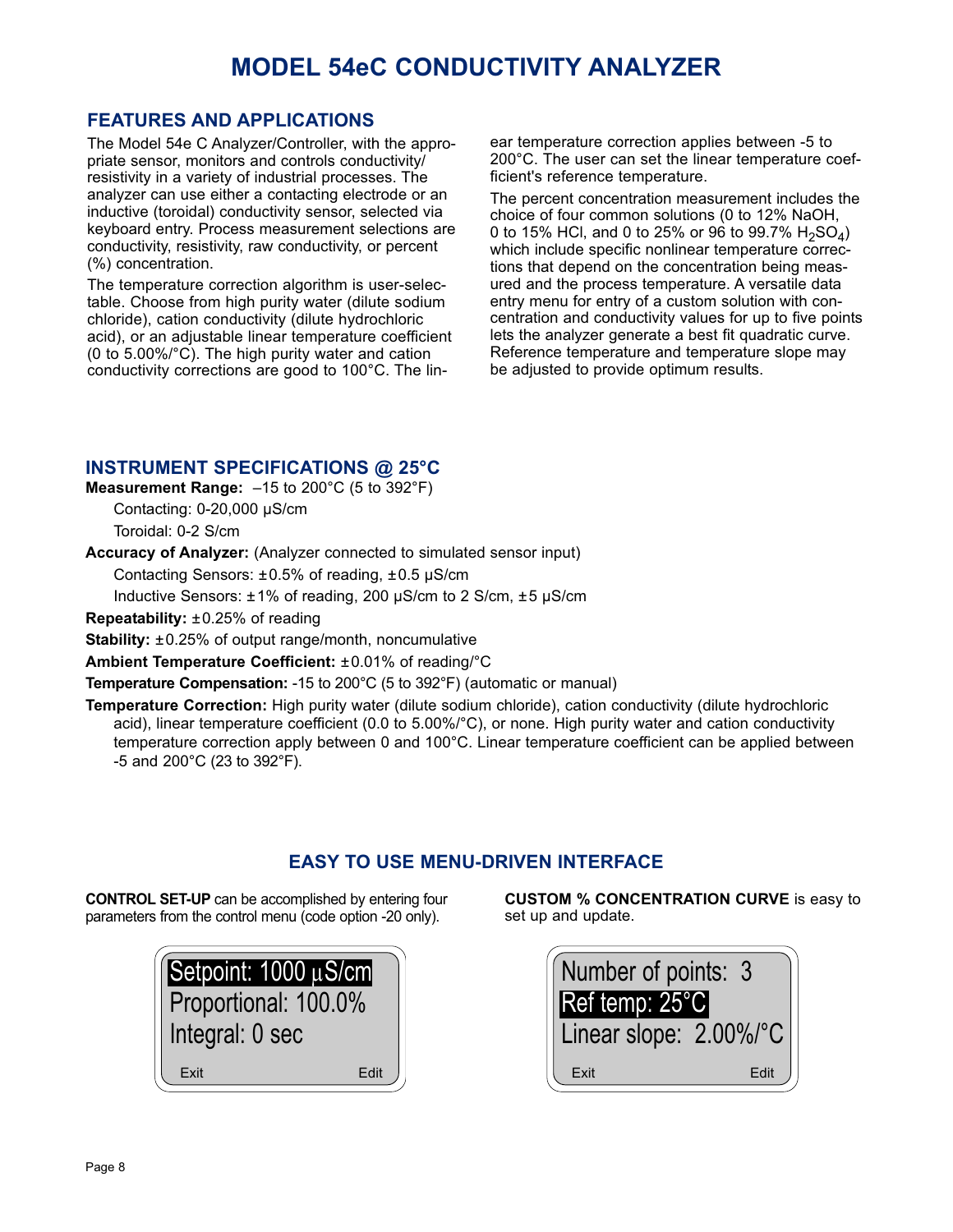# **MODEL 54eC CONDUCTIVITY ANALYZER**

## **SENSOR CHOICE GUIDELINES**

The Model 54eC is compatible with both contacting and inductive conductivity sensors. The best sensor for an application depends on many factors, among them are the conductivity to be measured, the compatibility of the sensor's wetted materials with the process chemicals and conditions, and the mounting arrangement. The tables below are provided as an aid for choosing an appropriate sensor.

| <b>CONTACTING SENSORS</b>                         |                           |                           |                           |  |
|---------------------------------------------------|---------------------------|---------------------------|---------------------------|--|
| <b>Conductivity Sensor</b><br><b>Model Number</b> | 142, 400<br>402, 403, 404 | 142, 400<br>402, 403, 404 | 140, 141<br>400, 402, 403 |  |
| <b>Cell Constant (/cm)</b>                        | 0.01                      | 0.1                       | 1.0                       |  |
| <b>Recommended Conductivity</b><br>Range* (µS/cm) | $0 - 25$                  | 1-2000                    | 10-10.000**               |  |

\* For sensor linearity equal to or better than 1% with ENDURANCE series.

\*\* ENDURANCE sensors with cell constant of 1.0/cm may be used for conductivity up to 20,000  $\mu$ S/cm with linearity equal to or better than 2%.

| <b>INDUCTIVE SENSORS</b>                          |           |           |           |            |             |            |
|---------------------------------------------------|-----------|-----------|-----------|------------|-------------|------------|
| <b>Conductivity Sensor</b><br><b>Model Number</b> | 226       | 228       | 225       | 222 (1in.) | 222 (2 in.) | 242        |
| <b>Nominal Cell Constant</b>                      | 1.0       | 3.0       | 3.0       | 6.0        | 4.0         | $\star$    |
| Minimum Conductivity (µS/cm)                      | 50        | 200       | 200       | 500        | 500         | $100*$     |
| Maximum Conductivity (µS/cm)                      | 1,000,000 | 2,000,000 | 2,000,000 | 2,000,000  | 2,000,000   | 2,000,000* |

\* Model 242 values depend on sensor configuration and wiring.

#### **RECOMMENDED SENSORS:**

- **Model 140 Retractable Conductivity Model 141 Insertion Conductivity Model 142 Insertion Conductivity Model 222 Inductive Conductivity**
- **Model 225 Inductive Conductivity**
- **Model 226 Inductive Conductivity**
- **Model 228 Inductive Conductivity**
- **Model 242 Inductive Conductivity**

| Model 400    | <b>Screw-in Conductivity</b>              |
|--------------|-------------------------------------------|
| Model 401-14 | <b>Screw-in Conductivity</b>              |
| Model 402    | <b>Retractable Conductivity</b>           |
| Model 403    | <b>Conductivity with Sanitary Fitting</b> |
| Model 404    | <b>Flow Cell Conductivity</b>             |
| Model 400VP  | <b>Screw-in Conductivity</b>              |
| Model 402VP  | <b>Retractable Conductivity</b>           |
| Model 403VP  | <b>Conductivity with Sanitary Fitting</b> |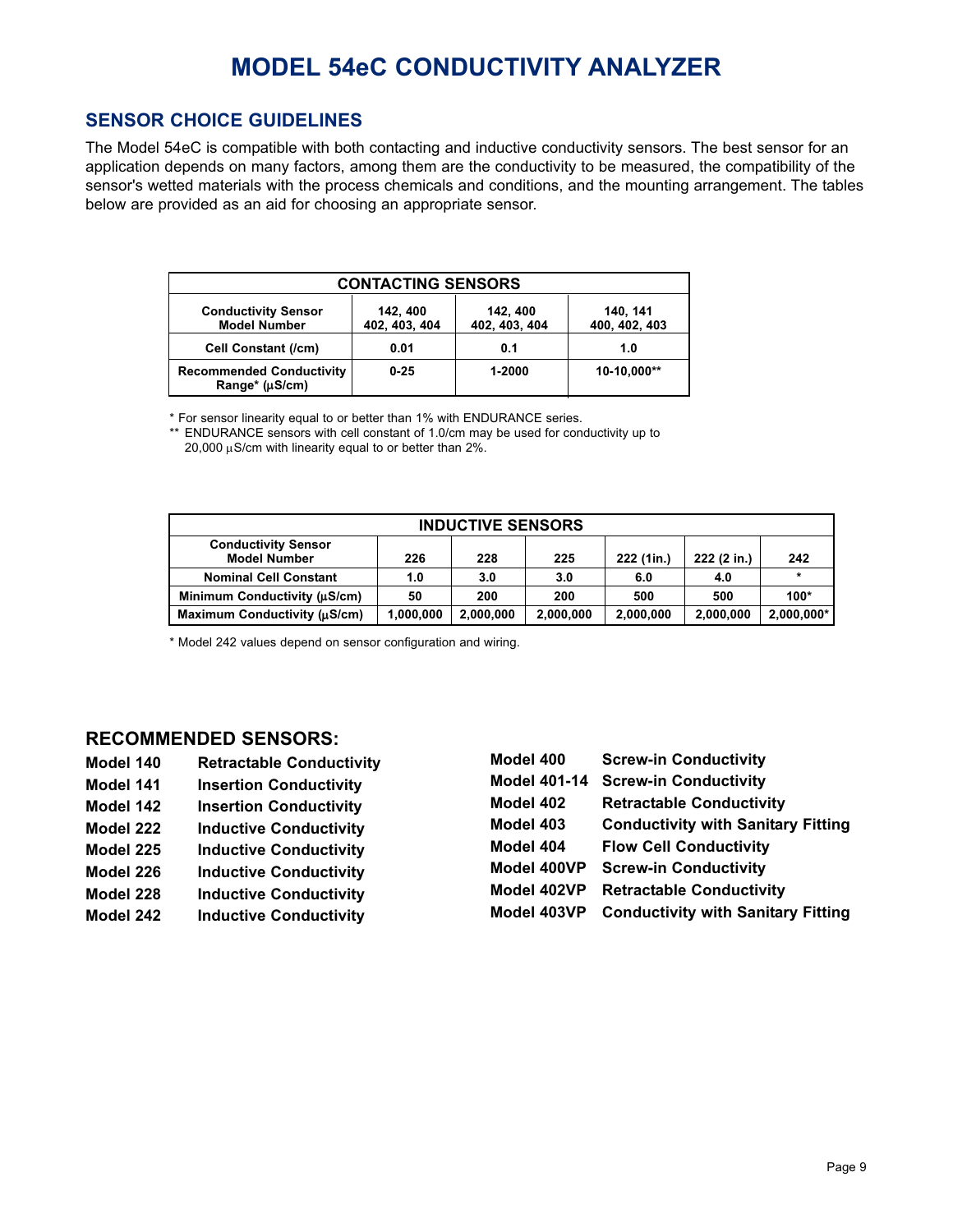# **MODEL 54eA AMPEROMETRIC ANALYZER**

The Model 54eA Analyzer/Controller with the appropriate sensor monitors and controls dissolved oxygen (ppm and ppb level), free chlorine, total chlorine, and ozone in a variety of process liquids. The analyzer is compatible with Rosemount Analytical series 499A amperometric sensors for oxygen, chlorine, and ozone; and with Hx438 and Gx448 steam sterilizable oxygen sensors.

For oxygen measurements, an on-board pressure sensor allows truly automatic air calibration. Simply expose the sensor to water-saturated air. Wait until readings are stable and press a button. The analyzer measures temperature and barometric pressure and automatically completes the calibration.

For free chlorine measurements, both automatic and manual pH correction are available. pH correction is necessary because amperometric chlorine sensors respond only to hypochlorous acid. To measure free chlorine (hypochlorous acid plus hypochlorite ion) most competing instruments require an acidified sample. Acid lowers the pH and converts hypochlorite ion to hypochlorous acid. The 54eA eliminates the need for messy and expensive reagents by measuring the sample pH and using it to correct the chlorine sensor signal. If the pH is relatively constant, a fixed pH correction can be used. If the pH is greater than 7 and fluctuates more than about 0.2 units, continuous measurement of pH and automatic pH correction is necessary. Corrections are valid to pH 9.5.

The 54eA analyzer fully compensates oxygen, ozone, free chlorine, and total chlorine readings for changes in membrane permeability caused by temperature changes.

For pH measurements — pH is available with free chlorine only — the 54eA features automatic buffer recognition with stabilization check. Buffer pH and temperature data for commonly used buffers are stored in the analyzer. Glass impedance diagnostics warn the user of an aging or failed pH sensor.

# **EASY TO USE MENU-DRIVEN INTERFACE**

# CALIBRATING AN OZONE OR CHLORINE SENSOR IS SIMPLE



With the cursor on "Calibrate main sensor," press Enter (key F4).



The analyzer starts monitoring sensor current. The Model 54eA analyzer will not accept the calibration until readings are stable. Stability limits are user-selectable.



Once the reading is stable, take a grab sample of the process liquid and use a portable test kit to determine the chlorine or ozone level. Press Edit (key F4). Use the arrow keys to change the reading to match the results of the grab sample test.

# CALIBRATING A DISSOLVED OXYGEN SENSOR TAKES ONLY A FEW KEY PRESSES



Press Enter (key F4) to start the calibration.



The display shows the current temperature and barometric pressure. Press Continue (key F3). The analyzer automatically completes the calibration.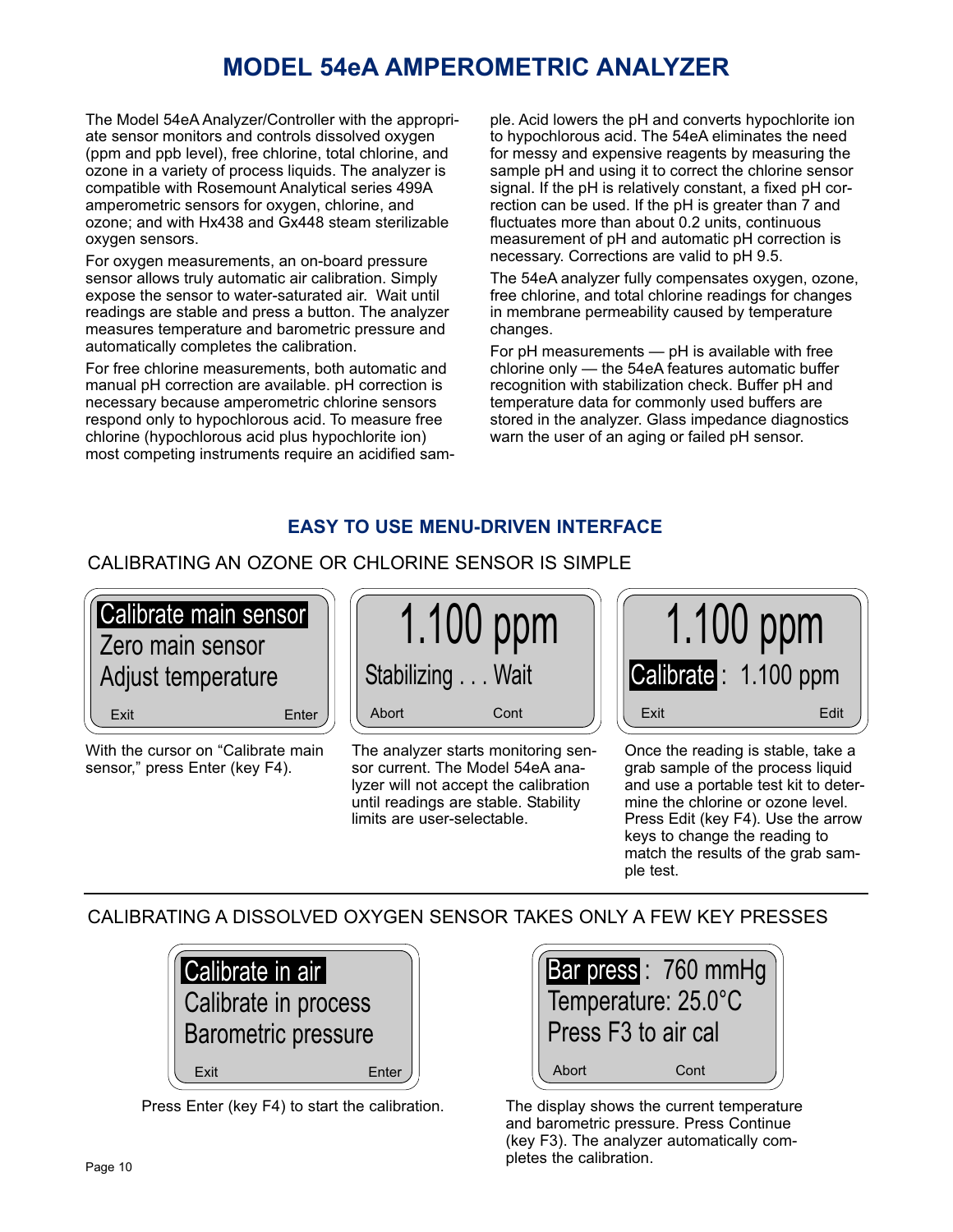# **MODEL 54eA AMPEROMETRIC ANALYZER**

#### **SPECIFICATIONS — OXYGEN**

- **Measurement Range:** 0-99 ppm (mg/L), 0-200% saturation
- **Resolution:** 0.01 ppm, 0.1 ppb for 499A TrDO sensor
- **Temperature correction for membrane permeability:** automatic between 0 and 50°C (can be disabled)
- **Calibration:** automatic air calibration or calibration against a standard instrument
- **Pressure sensor range:** 113 to 862 mmHg (151 to 1149 mbar)

#### **RECOMMENDED SENSORS — OXYGEN:**

Model 499A DO-54 for ppm level

Model 499A TrDO-54 for ppb level

Hx438 and Gx448 steam-sterilizable oxygen sensors

## **SPECIFICATIONS — FREE CHLORINE**

**Measurement Range:** 0-20 ppm (mg/L) as Cl<sub>2</sub> **Resolution:** 0.001 ppm

- **Temperature correction for membrane permeability:** automatic between 0 and 50°C (can be disabled)
- **pH Correction:** Automatic between pH 6.0 and 9.5. Manual pH correction is also available.
- **Calibration:** against grab sample analyzed using portable test kit.

#### **RECOMMENDED SENSOR — FREE CHLORINE:**

Model 499A CL-01-54

### **SPECIFICATIONS — pH**

**Application:** pH measurement available with free chlorine only.

**Measurement Range:** 0-14 pH

#### **Resolution:** 0.01 pH

**Sensor Diagnostics:** Glass impedance (for broken or aging electrode) and reference offset. Reference impedance (for fouled reference junction) is not available.

**Repeatability:** ±0.01 pH at 25°C

**Stability:** ±0.01 pH/month, non-cumulative at 25°C

#### **RECOMMENDED pH SENSORS:**

Model 399-09-62, 399-14, and 399VP-09 See pH sensor product data sheet for complete ordering information.

### **SPECIFICATIONS — TOTAL CHLORINE**

**Measurement Range:** 0-20 ppm (mg/L) as Cl<sub>2</sub> **Resolution:** 0.001 ppm

**Temperature correction for membrane permeability:** automatic between 5 and 35°C (can be disabled)

**Calibration:** against grab sample analyzed using portable test kit.

#### **RECOMMENDED SENSOR — TOTAL CHLORINE:**

Model 499A CL-02-54 (must be used with SCS 921)

### **SPECIFICATIONS — OZONE**

**Measurement Range:** 0-10 ppm (mg/L)

**Resolution:** 0.001 ppm

- **Temperature correction for membrane permeability:** automatic between 5 and 35°C (can be disabled)
- **Calibration:** against grab sample analyzed using portable test kit.

#### **RECOMMENDED SENSOR — OZONE:**

Model 499A OZ-54